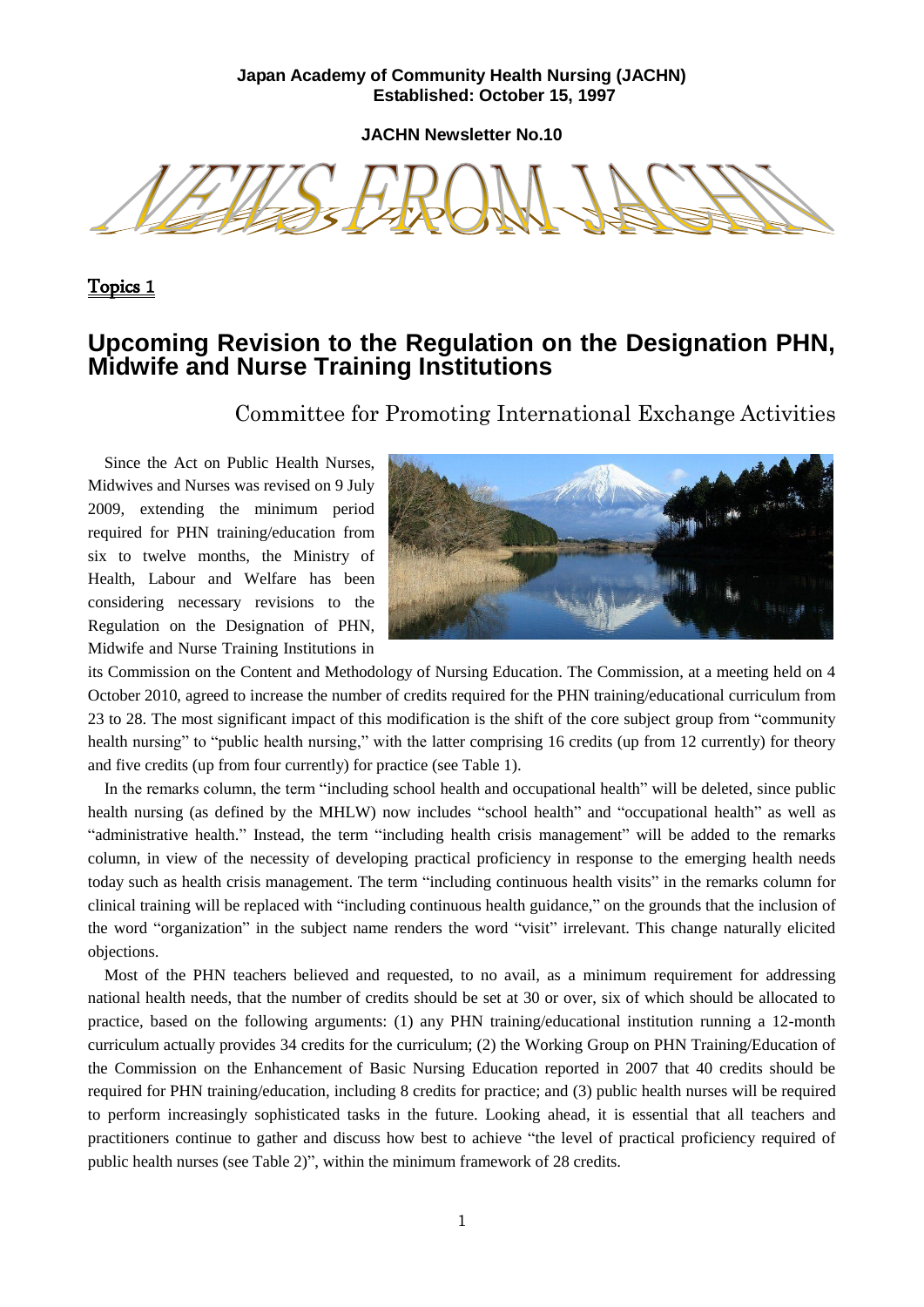### **Table1. The Regulation on the Designation PHN, Midwife and Nurse Training Institutions**

| 2007                                                                     |                | 2012                                                                     |                |  |  |
|--------------------------------------------------------------------------|----------------|--------------------------------------------------------------------------|----------------|--|--|
| <b>Subjects</b>                                                          | <b>Credits</b> | <b>Subjects</b>                                                          | <b>Credits</b> |  |  |
| Community health nursing                                                 | 12             | Public health nursing                                                    | 16             |  |  |
| Introduction to community health nursing                                 |                | Introduction to public health nursing                                    |                |  |  |
| Living support for individual/family/group                               |                | Support for individual/family/group/organization                         |                |  |  |
| Development of community health nursing activities                       | 10             | Development of public health nursing activities                          | 14             |  |  |
| Management of community health nursing                                   |                | Management of public health nursing                                      |                |  |  |
| Remarks: Including school health and occupational health                 |                | Remarks: Including health crisis management                              |                |  |  |
| Epidemiology                                                             |                | Epidemiology                                                             |                |  |  |
| <b>Health statistics</b>                                                 |                | Health statistics                                                        |                |  |  |
| Health, welfare and public administration                                |                | Health, medical, welfare and public administration                       |                |  |  |
| Clinical training                                                        |                | Clinical training                                                        | 5              |  |  |
| Community health nursing practice                                        |                | Public health nursing practice                                           |                |  |  |
| Practice for living support for individual/family/group                  |                | Practice for support for individual/family/group/organization            |                |  |  |
| Practice for development of community health nursing activities          |                | Practice for development of public health nursing activities<br>3        |                |  |  |
| Practice for management of community health nursing                      |                | Practice for management of public health nursing                         |                |  |  |
| Remarks: Including the practice of public health center and municipality |                | Remarks: Including the practice of public health center and municipality |                |  |  |
| Including continuous health visits                                       |                | Including continuous health guidance                                     |                |  |  |
| Total credits 23                                                         |                | Total credits 28                                                         |                |  |  |

### **Table2. Practical proficiency required of public health nurses and attained level/objectives demanded at graduation**

**"Individual/family:" attained level at graduation in providing care for individuals or families**

**"Group/community:" attained level at graduation in providing care for groups (members of residents' associations,** 

**elderly groups needing nursing care, administrative groups, primary school classes, etc.) and for** 

**communities (municipal governments, workplaces, schools, etc.)**

■**Attained level at graduation**

 **I: Implementation with limited advice**

 **II: Implementation with guidance (under supervision of guidance PHN or instructor)**

 **III. Implementation in intramural practice sessions (simulated planning and implementation using case examples, etc.)**

 **IV: Understanding as theoretical knowledge**

| <b>Practical</b><br>proficiency<br>required of<br><b>PHNs</b>                      | <b>Objectives demanded at graduation</b>                            |                                                                                                                            |                       |                                                                                                                         |   | Attained<br>level          |  |
|------------------------------------------------------------------------------------|---------------------------------------------------------------------|----------------------------------------------------------------------------------------------------------------------------|-----------------------|-------------------------------------------------------------------------------------------------------------------------|---|----------------------------|--|
|                                                                                    | <b>Major</b><br>level                                               | <b>Medium level</b>                                                                                                        | <b>Detailed level</b> |                                                                                                                         |   | Grou<br>p/c<br>mmu<br>nity |  |
| I. Proficiency<br>to identify<br>community<br>health needs<br>and prepare<br>plans | 1. Identify<br>community<br>health<br>needs and<br>prepare<br>plans | A. Assess<br>livelihood<br>and health<br>Ωf<br>community<br>people<br>continuousl<br>y from<br>various<br>perspective<br>s | 1                     | Collect and assess objective/subjective information from<br>physical, mental and socio-cultural aspects                 |   |                            |  |
|                                                                                    |                                                                     |                                                                                                                            | $\overline{2}$        | Collect information, and make assessments of social<br>resources                                                        |   |                            |  |
|                                                                                    |                                                                     |                                                                                                                            | 3                     | Collect information on, and assess natural and living<br>environment (climate, pollution, etc.)                         | I |                            |  |
|                                                                                    |                                                                     |                                                                                                                            | 4                     | Make assessments on community people and groups to<br>which they belong, both individually and collectively             |   |                            |  |
|                                                                                    |                                                                     |                                                                                                                            | 5                     | Consider the perspective of those with health needs in<br>making assessments                                            |   |                            |  |
|                                                                                    |                                                                     |                                                                                                                            | 6                     | Collect systematic and chronological information for<br>continued assessment                                            |   |                            |  |
|                                                                                    |                                                                     |                                                                                                                            | $\overline{7}$        | Assess information thus collected to identify community<br>characteristics                                              |   |                            |  |
|                                                                                    |                                                                     | B. Identify<br>existing<br>and latent                                                                                      | 8                     | Define existing health needs                                                                                            | I | T                          |  |
|                                                                                    |                                                                     |                                                                                                                            | 9                     | Identify people with health needs who have not recognized,<br>have not expressed, or have not been able to express them | I | п                          |  |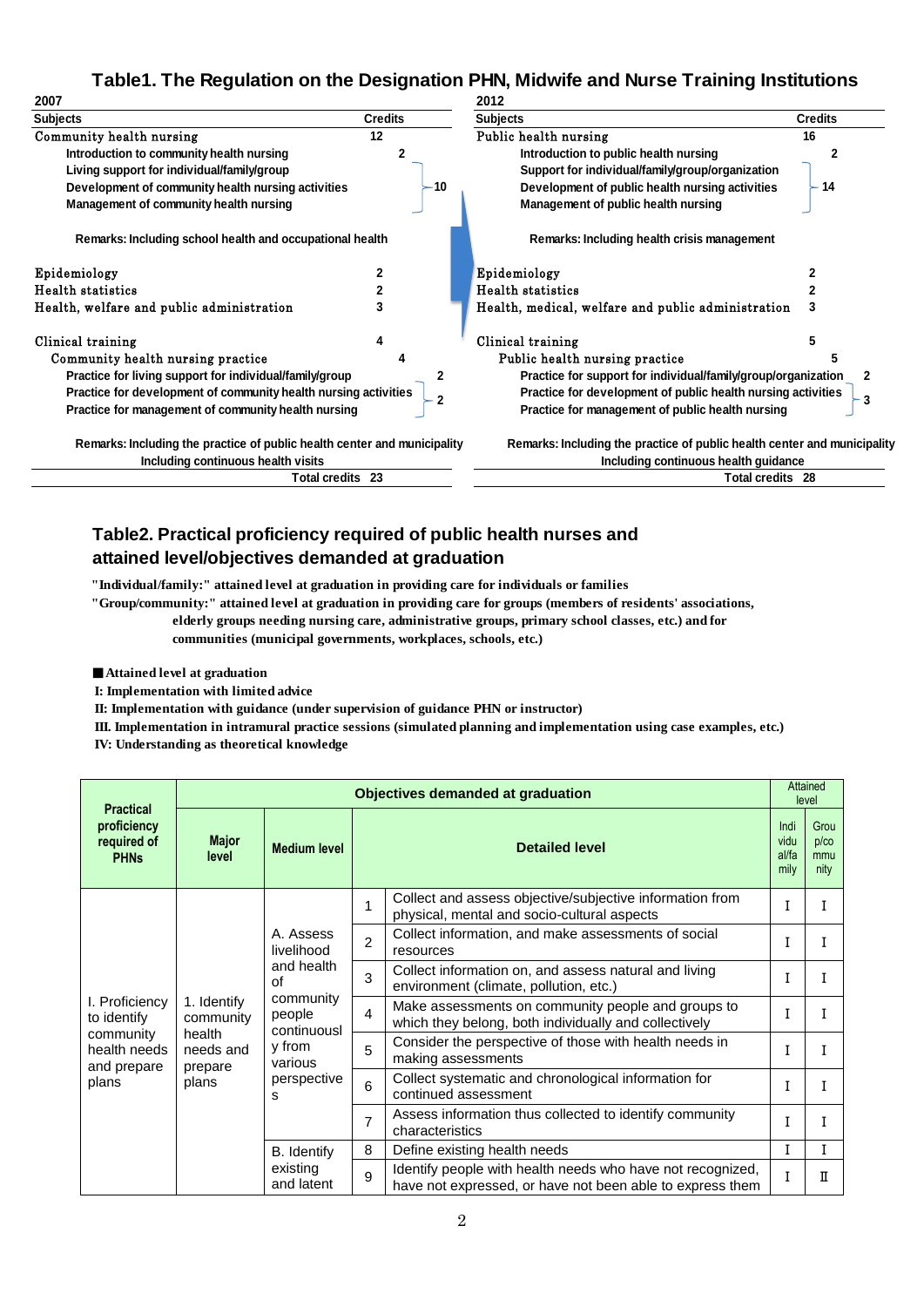|                                                                   |                                                                                                                         | community<br>health<br>needs                                                                                                                          | 10       | Identify latent health needs and predict possible health<br>needs                                                                    | I      | П      |
|-------------------------------------------------------------------|-------------------------------------------------------------------------------------------------------------------------|-------------------------------------------------------------------------------------------------------------------------------------------------------|----------|--------------------------------------------------------------------------------------------------------------------------------------|--------|--------|
|                                                                   |                                                                                                                         |                                                                                                                                                       | 11       | Identify the capacity of community people (capacity to<br>recognize and solve/improve health needs problem and to<br>promote health) | I      | I      |
|                                                                   |                                                                                                                         | C. Plan<br>support for<br>addressing<br>community<br>health<br>needs                                                                                  | 12       | Prioritize health needs                                                                                                              | I      | I      |
|                                                                   |                                                                                                                         |                                                                                                                                                       | 13       | Set purposes and objectives for solving/improving health<br>needs                                                                    | Ι      | I      |
|                                                                   |                                                                                                                         |                                                                                                                                                       | 14       | Select appropriate methods to provide support for<br>community people                                                                | I      | I      |
|                                                                   |                                                                                                                         |                                                                                                                                                       | 15       | Clarify procedure for attaining objectives targets and<br>prepare action plan                                                        | I      | I      |
|                                                                   |                                                                                                                         |                                                                                                                                                       | 16       | Set valid evaluation indexes, method and timing                                                                                      | I      | I      |
|                                                                   |                                                                                                                         |                                                                                                                                                       | 17       | Protect lives, health, human dignity and rights of community<br>people                                                               | I      | I      |
|                                                                   |                                                                                                                         |                                                                                                                                                       | 18       | Conduct activities geared to local life style and culture                                                                            | I      | I      |
|                                                                   |                                                                                                                         |                                                                                                                                                       | 19       | Collect and manage personal information properly to ensure<br>protection of privacy                                                  | I      | I      |
|                                                                   |                                                                                                                         |                                                                                                                                                       | 20       | Provide empowerment to draw out the potential of<br>community people                                                                 | I      | П      |
| II. Proficiency                                                   |                                                                                                                         |                                                                                                                                                       | 21       | Provide support to facilitate decision-making by community<br>people                                                                 | П      | п      |
| to provide                                                        |                                                                                                                         |                                                                                                                                                       | 22       | Provide support through home visits and consultations                                                                                | I      | П      |
| continued<br>support for                                          |                                                                                                                         | D.                                                                                                                                                    | 23       | Provide support through health education                                                                                             | I      | П      |
| individuals,<br>families,                                         | 2. Solve/<br>improve                                                                                                    | Implement<br>activities<br>E. Work with<br>community<br>people/stake<br>holders/orga<br>nizations<br>F. Evaluate<br>and follow<br>up on<br>activities | 24       | Provide support to develop community organizations/self<br>help and support groups, etc.                                             |        | Ш      |
| groups and<br>organizations<br>and                                | health needs<br>in<br>collaboration<br>with<br>community<br>people to<br>build their<br>health<br>promotion<br>capacity |                                                                                                                                                       | 25       | Provide information on available social resources, potential<br>partner organizations and human resources                            | I      | I      |
| implement<br>collaborative/s                                      |                                                                                                                         |                                                                                                                                                       | 26       | Mobilize social resources in accordance with support<br>purposes                                                                     | П      | П      |
| ystematic<br>activities and<br>their                              |                                                                                                                         |                                                                                                                                                       | 27       | Organize teams comprised of stakeholders and relevant<br>professionals/organizations                                                 | п      | П      |
| evaluation to<br>build                                            |                                                                                                                         |                                                                                                                                                       | 28       | Combine as appropriate individual/family support,<br>systematic approach, etc.                                                       | П      | П      |
| community's<br>health<br>promotion                                |                                                                                                                         |                                                                                                                                                       | 29       | Conduct activities in compliance with laws, regulations and<br>policies                                                              | I      | I      |
| capacity                                                          |                                                                                                                         |                                                                                                                                                       | 30       | Record progress in activities against purposes                                                                                       | I      | I      |
|                                                                   |                                                                                                                         |                                                                                                                                                       | 31       | Build relationships of trust through communication to ensure<br>collaboration                                                        | Τ      | п      |
|                                                                   |                                                                                                                         |                                                                                                                                                       | 32       | Share necessary information and purposes of activities                                                                               | I      | п      |
|                                                                   |                                                                                                                         |                                                                                                                                                       | 33       | Work together based on recognition of each other's role                                                                              | п      | п      |
|                                                                   |                                                                                                                         |                                                                                                                                                       | 34       | Evaluate public health nursing activities                                                                                            | I<br>I | I      |
|                                                                   |                                                                                                                         |                                                                                                                                                       | 35<br>36 | Incorporate evaluation result into next activities<br>Identify subjects requiring continuous supports                                | I      | I<br>I |
|                                                                   |                                                                                                                         |                                                                                                                                                       | 37       | Conduct sustained activities for necessary targets                                                                                   | П      | п      |
| III.<br>Proficiency<br>manage<br>to<br>community<br>health crises | 3. Ensure<br>management<br>οf<br>community<br>health crises                                                             | G. Develop<br>systems for<br>health crises<br>management<br>and take<br>precautionar<br>y measures                                                    | 38       | Take precautionary measures against health crises<br>(infectious diseases, abuse, DV, suicide, disaster, etc.)                       | п      | ш      |
|                                                                   |                                                                                                                         |                                                                                                                                                       | 39       | Make proposals on development/improvement of living<br>environment                                                                   | Ш      | ш      |
|                                                                   |                                                                                                                         |                                                                                                                                                       | 40       | Develop systems for management of area-wide health<br>crises (disaster, infectious diseases, etc.)                                   | ш      | Ш      |
|                                                                   |                                                                                                                         |                                                                                                                                                       | 41       | Provide education on prevention of health<br>crises                                                                                  | п      | п      |
|                                                                   |                                                                                                                         | Н.<br>Respond to<br>any health<br>crises                                                                                                              | 42       | Respond promptly to health crises (infectious diseases,<br>abuse, DV, suicide, disaster, etc.)                                       | Ш      | ш      |
|                                                                   |                                                                                                                         |                                                                                                                                                       | 43       | Develop systems to ensure timely collection of health crises<br>information                                                          | IV     | N      |
|                                                                   |                                                                                                                         |                                                                                                                                                       | 44       | Ensure communication and coordination with relevant<br>stakeholders/organizations to clarify their respective roles                  | ш      | Ⅲ      |
|                                                                   |                                                                                                                         |                                                                                                                                                       | 45       | Utilize healthcare provision systems efficiently                                                                                     | IV     | N      |
|                                                                   |                                                                                                                         |                                                                                                                                                       | 46       | Identify causes of health crises and take measures for their<br>elimination/control                                                  | IV     | N      |
|                                                                   |                                                                                                                         |                                                                                                                                                       | 47       | Prevent the spread of health damage                                                                                                  | IV     | IV     |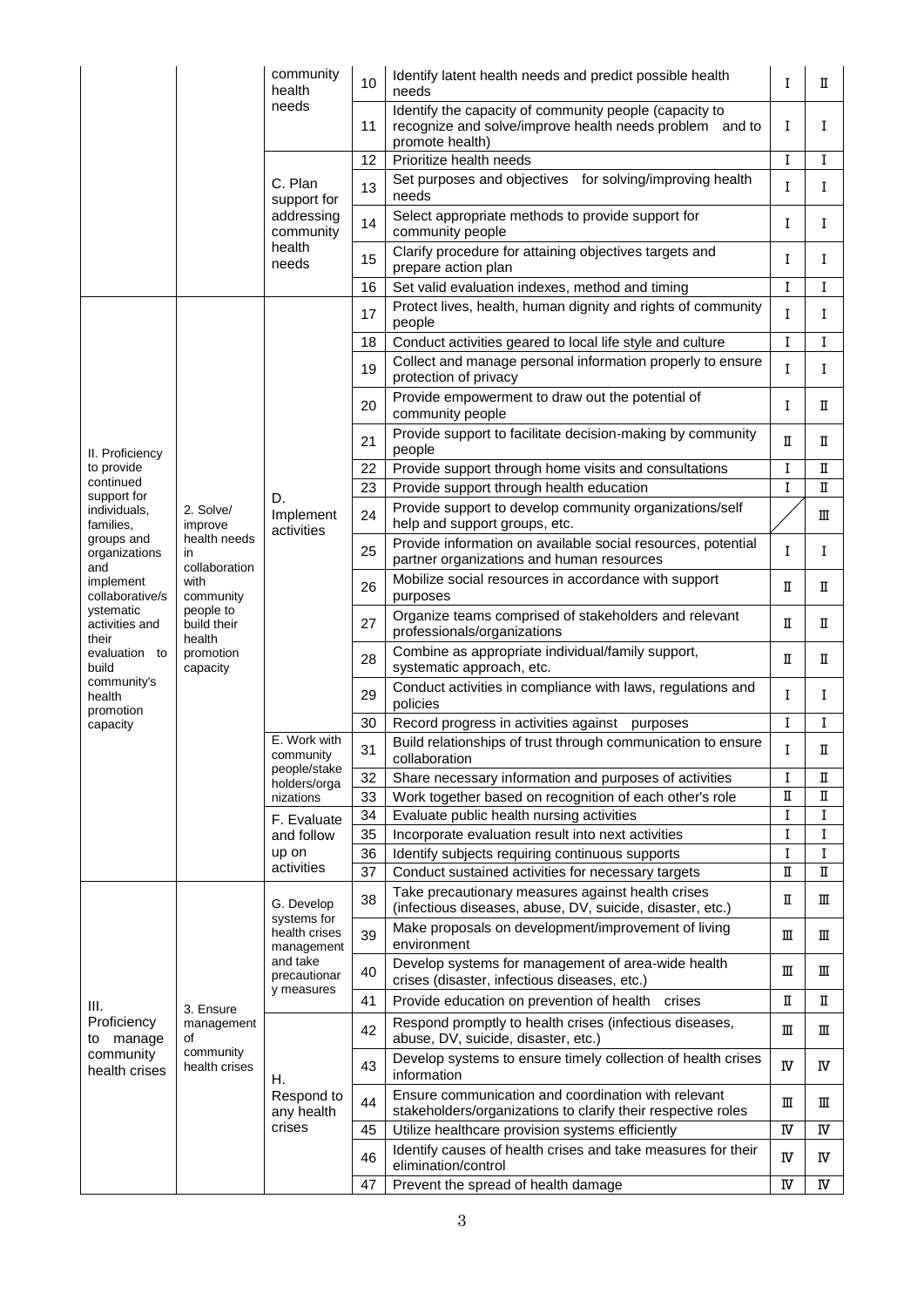|                                                                                                                                                     | I. Respond<br>to                                                                                                                                                                                              | 48                                               | Provide support for restoration of health (response to PTSD,<br>rebuilding of living environment, etc.) | $\rm I\!V$                                                                                                                                                            | IV          |    |
|-----------------------------------------------------------------------------------------------------------------------------------------------------|---------------------------------------------------------------------------------------------------------------------------------------------------------------------------------------------------------------|--------------------------------------------------|---------------------------------------------------------------------------------------------------------|-----------------------------------------------------------------------------------------------------------------------------------------------------------------------|-------------|----|
|                                                                                                                                                     |                                                                                                                                                                                                               | post-health<br>crisis<br>situation               | 49                                                                                                      | Evaluate and rebuild systems for response to, and<br>management of health crises                                                                                      | IV          | IV |
|                                                                                                                                                     |                                                                                                                                                                                                               | J. Develop<br>social<br>resources                | 50                                                                                                      | Identify available social resources and problems in<br>mobilizing them                                                                                                | I           |    |
|                                                                                                                                                     |                                                                                                                                                                                                               |                                                  | 51                                                                                                      | Provide opportunities, forums and methods for community<br>people to participate spontaneously in organizational or<br>social changes                                 | ш           |    |
|                                                                                                                                                     |                                                                                                                                                                                                               |                                                  | 52                                                                                                      | Build networks among community people and relevant<br>agencies/organizations                                                                                          |             | ш  |
|                                                                                                                                                     |                                                                                                                                                                                                               |                                                  | 53                                                                                                      | Develop community organizations and services as essential<br>resources                                                                                                | ш           |    |
|                                                                                                                                                     |                                                                                                                                                                                                               | Κ.<br>Systematiz<br>е                            | 54                                                                                                      | Assess the need for systematization to solve health needs                                                                                                             | I           |    |
|                                                                                                                                                     |                                                                                                                                                                                                               |                                                  | 55                                                                                                      | Find ways towards systematization, working with relevant<br>organizations and community people                                                                        | Ш           |    |
|                                                                                                                                                     | 4. Promote                                                                                                                                                                                                    |                                                  | 56                                                                                                      | Evaluate whether mechanisms are functioning<br>comprehensively                                                                                                        | Ш           |    |
| IV. Proficiency<br>to ensure<br>social<br>resource<br>development,<br>systematizatio<br>n and<br>policy-making<br>to upgrade<br>community<br>health | equitable<br>use and<br>distribution<br>of social<br>resources for<br>livelihood<br>and health<br>improvement<br>to ensure the<br>good health<br>of<br>community<br>people                                    | L.<br>Policy-maki<br>ng                          | 57                                                                                                      | Understand policies, while ensuring consistency with basic<br>policies/basic plans of organizations (local governments,<br>workplaces, schools, etc.)                 | Ш           |    |
|                                                                                                                                                     |                                                                                                                                                                                                               |                                                  | 58                                                                                                      | Understand laws and regulations forming the basis of<br>policies                                                                                                      | Ш           |    |
|                                                                                                                                                     |                                                                                                                                                                                                               |                                                  | 59                                                                                                      | Collect necessary information for policy-making                                                                                                                       |             | I  |
|                                                                                                                                                     |                                                                                                                                                                                                               |                                                  | 60                                                                                                      | Document evidence supporting the necessity of<br>policy-making                                                                                                        | I           |    |
|                                                                                                                                                     |                                                                                                                                                                                                               |                                                  | 61                                                                                                      | Based on documented evidence, explain the necessity of<br>policy-making to community people and relevant<br>agencies/organizations                                    |             | Ш  |
|                                                                                                                                                     |                                                                                                                                                                                                               |                                                  | 62                                                                                                      | Consult and negotiate with relevant agencies/organizations<br>for policy-making                                                                                       |             | Ш  |
|                                                                                                                                                     |                                                                                                                                                                                                               |                                                  | 63                                                                                                      | Policy-making based on the characteristics and needs of<br>community people                                                                                           |             | ш  |
|                                                                                                                                                     |                                                                                                                                                                                                               | М.<br>Manage/<br>mobilize<br>social<br>resources | 64                                                                                                      | Understand the budget mechanism and prepare a draft<br>budget based on evidence                                                                                       | ш           |    |
|                                                                                                                                                     |                                                                                                                                                                                                               |                                                  | 65                                                                                                      | Ensure coordination of activities and human resources<br>(placement, procurement, etc.), working with relevant<br>agencies/organization towards policy implementation | Ш           |    |
|                                                                                                                                                     |                                                                                                                                                                                                               |                                                  | 66                                                                                                      | Announce and account for the results of policies, activities<br>and projects                                                                                          | $\mathbb I$ |    |
|                                                                                                                                                     |                                                                                                                                                                                                               |                                                  | 67                                                                                                      | Continue evaluation and improvement to ensure fair and<br>smooth provision of healthcare/welfare services                                                             |             | Ш  |
| V.<br>Proficiency to<br>ensure<br>professional<br>autonomy and<br>continued<br>quality<br>improvement                                               | 5. Improve<br>the quality of<br>practice<br>through<br>voluntary,<br>continuous<br>learning of<br>up-to-date<br>expertise/<br>techniques<br>related to<br>healthcare,<br>welfare and<br>society in<br>general | N. Utilize<br>research<br>findings               | 68                                                                                                      | Invent methods of solving/improving health needs by<br>transferring research findings into practice                                                                   |             | Ш  |
|                                                                                                                                                     |                                                                                                                                                                                                               |                                                  | 69                                                                                                      | Conduct research and development on PHN activities in<br>accordance with social situation and community health<br>needs                                               |             | Ш  |
|                                                                                                                                                     |                                                                                                                                                                                                               | O.<br>Continue<br>learning                       | 70                                                                                                      | Continue spontaneous learning on social situation,<br>expertise and techniques                                                                                        | I           |    |
|                                                                                                                                                     |                                                                                                                                                                                                               | P. Fulfil PHN<br>duties<br>responsibly           | 71                                                                                                      | Identify one's own challenges to fulfil PHN duties<br>responsibly                                                                                                     |             | IV |

1st Report of Commission on Contents and Methods of Nursing Education, Nursing Division, Health Policy Bureau, MHLW, 10 Nov 2010 (English translation by JACHN)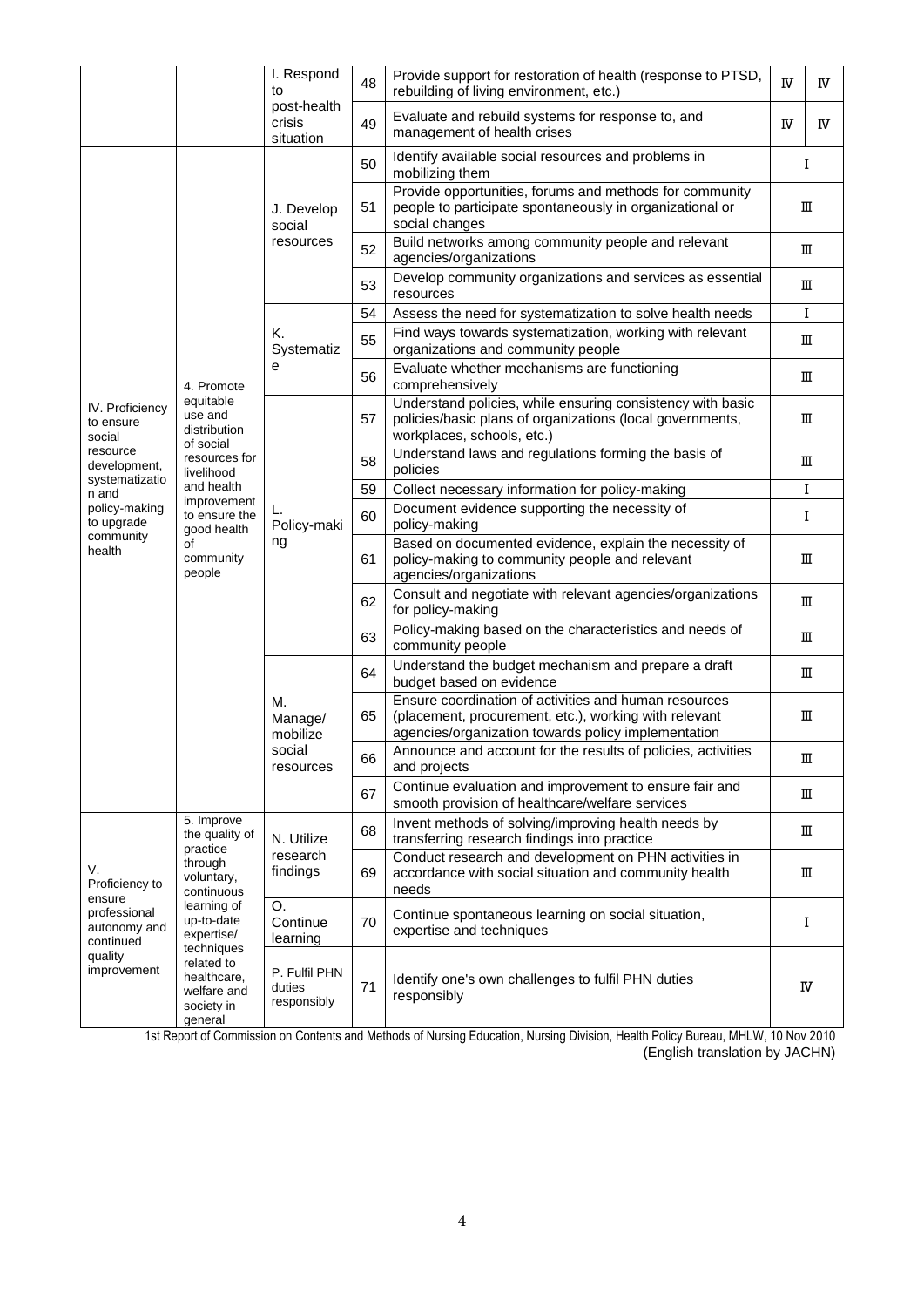## Guidelines on the Training of New Nursing Staff: Public Health Nurses

Kazuko Saeki Faculty of Health Sciences,Hokkaido University



The revision of the Act on Public Health Nurses, Midwives and Nurses and the Act on Assurance of Work Forces of Nurses and Other Medical Experts in July 2009 introduced nonbinding obligations, including clinical training, for new nursing staff starting work from 1 April 2010.

The Guidelines, which focus on the services provided by public health nurses, are designed to create a system enabling all institutions hiring new public health nurses to provide training on basic practical skills, regardless of field (health, welfare, nursing care) and scale of the hiring institution.

In principle, emphasis is placed on continuity with basic PHN education, as new PHN training should ensure that newly hired public nurses develop a professional attitude and practical skills, building on what they have learned in the basic curriculum.

It is important to develop effective training and guidance systems to allow continuous self-learning. Thus, the Guidelines clearly state the roles of newly hired public health nurses, preceptors, trainers, training officers and organizations for program planning and management, and illustrate how training programs should be implemented in coordination with healthcare centers and other core organizations involved in human resource development.

The attainment objectives include four objectives on "competency to work in an organization," 23 objectives on "professional skills," and four objectives on "self-management and self-development," all indicating the skills and levels of achievement to be attained by newly hired public health nurses within one year of experience and learning.

As regards methodology, the Guidelines present the concept and method of training evaluation, and explain OJT and Off-JT as well as their effective combination.

Technical guidance on home visits and community diagnosis is now illustrated in detail, along with leadership development.

The nationwide development of training systems for newly hired public health nurses, coupled with a uniform standard for their development, will help improve public health activities.



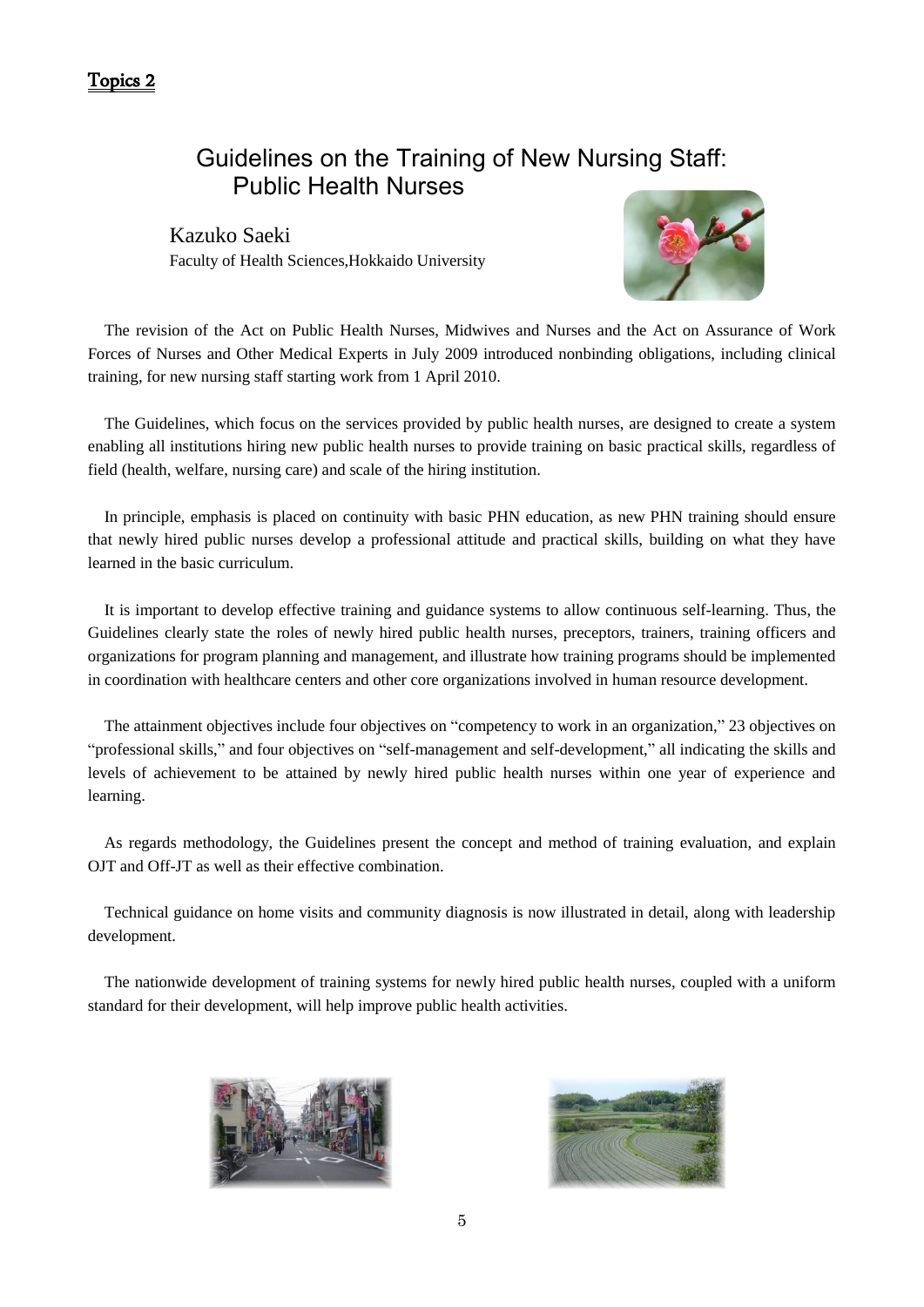# Report on APHA Annual Meeting 2010

Azusa Arimoto, PhD, PHN, RN

 Department of Community Health Nursing, Graduate School of Medicine, The University of Tokyo



I visited Denver, Colorado, from 5 to 10 November 2010.

8. Conference at the University of Colorado<br>Azusa Arimoto, PhD, PHN, RN<br>Department of Community Health Nursing,<br>Graduate School of Medicine, The University of Tokyo<br>Second<br>Example 1 visited Denver, Colorado, from 5 to 10 N On the first day of my visit, Professor Kathy Magilvy of the University of Colorado College of Nursing (UC) invited me to a conference which she had organized at UC. In total, 20 participants attended the conference, including the UC faculty members, Japanese students studying at UC, and faculty members and graduate students from three Japanese universities. The morning session consisted of presentations and discussions on the current status of nursing activities and education in Japan and the results of research at UC. At lunchtime, an instructor of community health nursing demonstrated the e-learning activity conducted at UC. A website run by a publisher contains explanations, video clips and pop quizzes on lectures. Thus, students can visit the website to study at any time and as many times as they want.

A campus tour was organized in the afternoon, taking in the library, laboratories and lecture rooms. All the laboratories, were equipped with state-of-the-art facilities, where practical sessions and examinations are held with the participation of standardized patients. The laboratory for home care nursing was modeled to look like an apartment, complete with a living room, kitchen, dining room and bathroom. Indeed, it was based on the home care laboratories of some Japanese universities. I was greatly inspired by the ingenuity incorporated into the educational environment and methodology.

The 138th Annual Meeting of the American Public Health Association was very lively, with the 12,000 participants actively discussing the theme of "social justice." The session organized by the PHN Section featured group works by all participants on two topics: "What is social justice for you?" and "Where is the origin of social justice for you?" While being reminded of the persisting social and health inequalities caused by racial disparity, I strongly felt that public health nurses are in a position to address such inequalities in health from the perspective of social justice. In the poster session which followed, I had the opportunity to exchange views directly with researchers working in the same field, regarding the findings of my research. I also had the honor to talk with some renowned researchers. I believe that one of the major benefits of participating in an international academic meeting is gaining firsthand knowledge of the latest information and trend reported in textbooks or research papers. I would like to continue with my research and to contribute further to such international meetings.







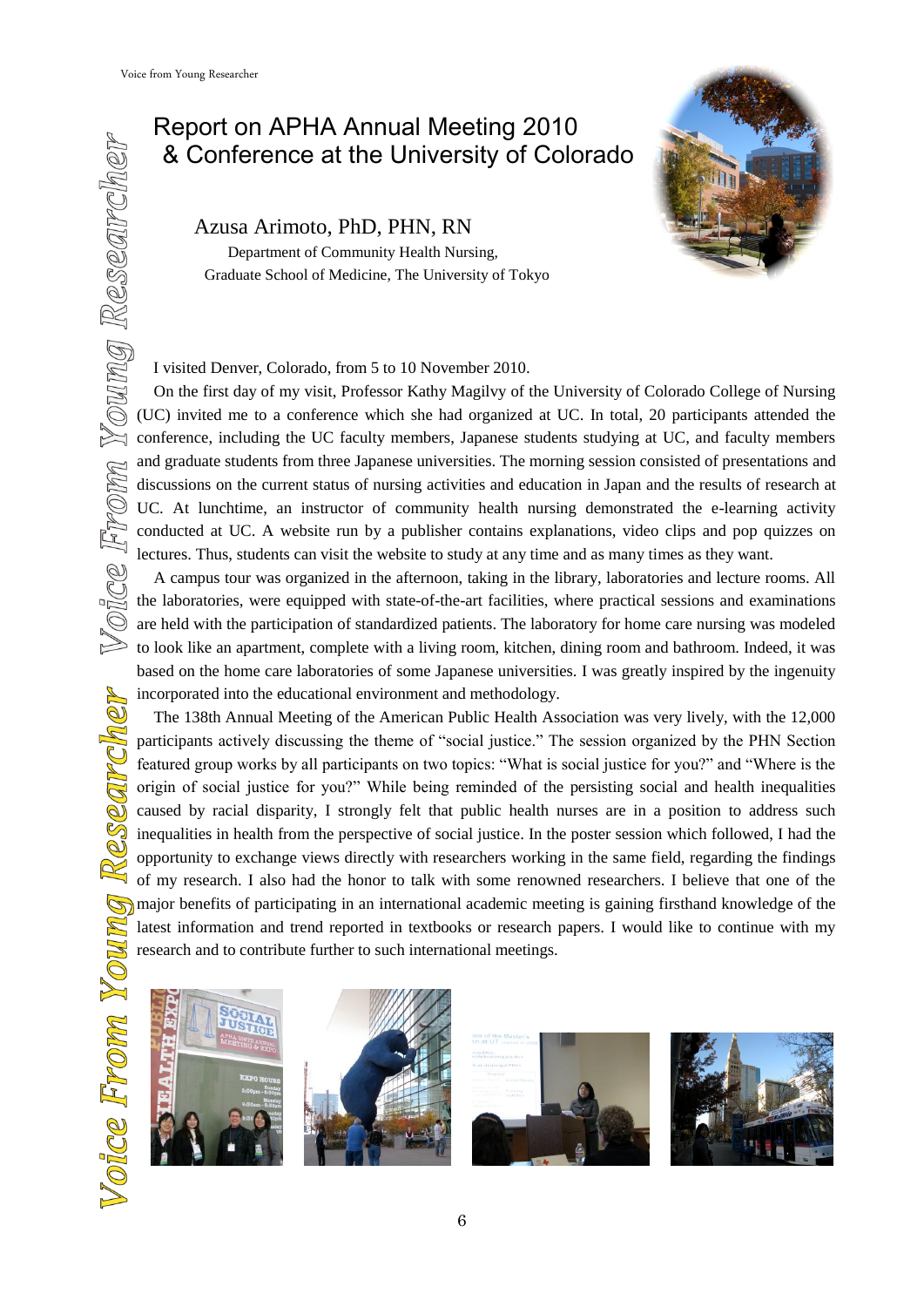# The 2nd Japan-Korea Joint Conference on Community Health Nursing

### 【Greetings from the Conference Chair】

 It is my great pleasure to host the Second Japan-Korea Joint Conference on Community Health Nursing here in Japan.

 The previous Conference was held in Seoul, Korea in November 2007, and with more than 100 participants from Japan provided an excellent opportunity for the two countries to deepen mutual exchange. In both countries, although situations differ slightly, there are regional residents young and old who live with a range of health problems. Nursing professionals working in communities are tasked with addressing health issues involving individuals, families and communities , and offering support toward improvement. This Conference will provide an arena for sharing the challenges and future prospects for developing



community-based nursing, and discussing their practical applications to education, research and practice in the field of community health nursing,

 I sincerely hope this Conference will contribute to better the health and welfare of people in both Korea and Japan.

I look forward to as many of you as possible participating in the conference.

Dr. Katsuko Kanagawa



**Date:**July 17 (Sun)・18 (Mon), 2011

**Venue:** Kobe City College of Nursing (3-4 Gakuennishi-machi, Nishi-ku, Kobe) **Main Theme**: Challenge and Innovation on Community Based Nursing **Chair:** Katsuko Kanagawa (President, Kobe City College of Nursing ) **Organized by:**Japan Academy of Community Health Nursing Korean Academy of Community Health Nursing

**○Keynote speech** "Challenge and Innovation on Community Based Nursing."

**○Special Lecture** "Day- to- Dayness and View of Health in Japan."

**○Symposium 1** "Strategies for Effective Community Development for Health Promotion."

**○Symposium 2** "Distinguishing Activities of Community Based Nursing: its Implementation and Prospects."

**○Information exchange 1** "Supporting the Infirmed Elderly and Their Family Dwellings in the Community under Long Term Care Systems within Japan and South Korea."

**○Information exchange 2** "Strategy of Public Health Nursing Action on Child Health:

Collaboration with Related Agencies. "

**○General Presentation (Oral and Poster)**

**Organizing Secretariat**: Kobe City College of Nursing, Community & Home Health Nursing FAX: 078-794-8434 E-mail: jkjcchn2@tr.kobe-ocn.ac.jp 【Web site】 http://jkjcchn2.umin.jp/en/index.html